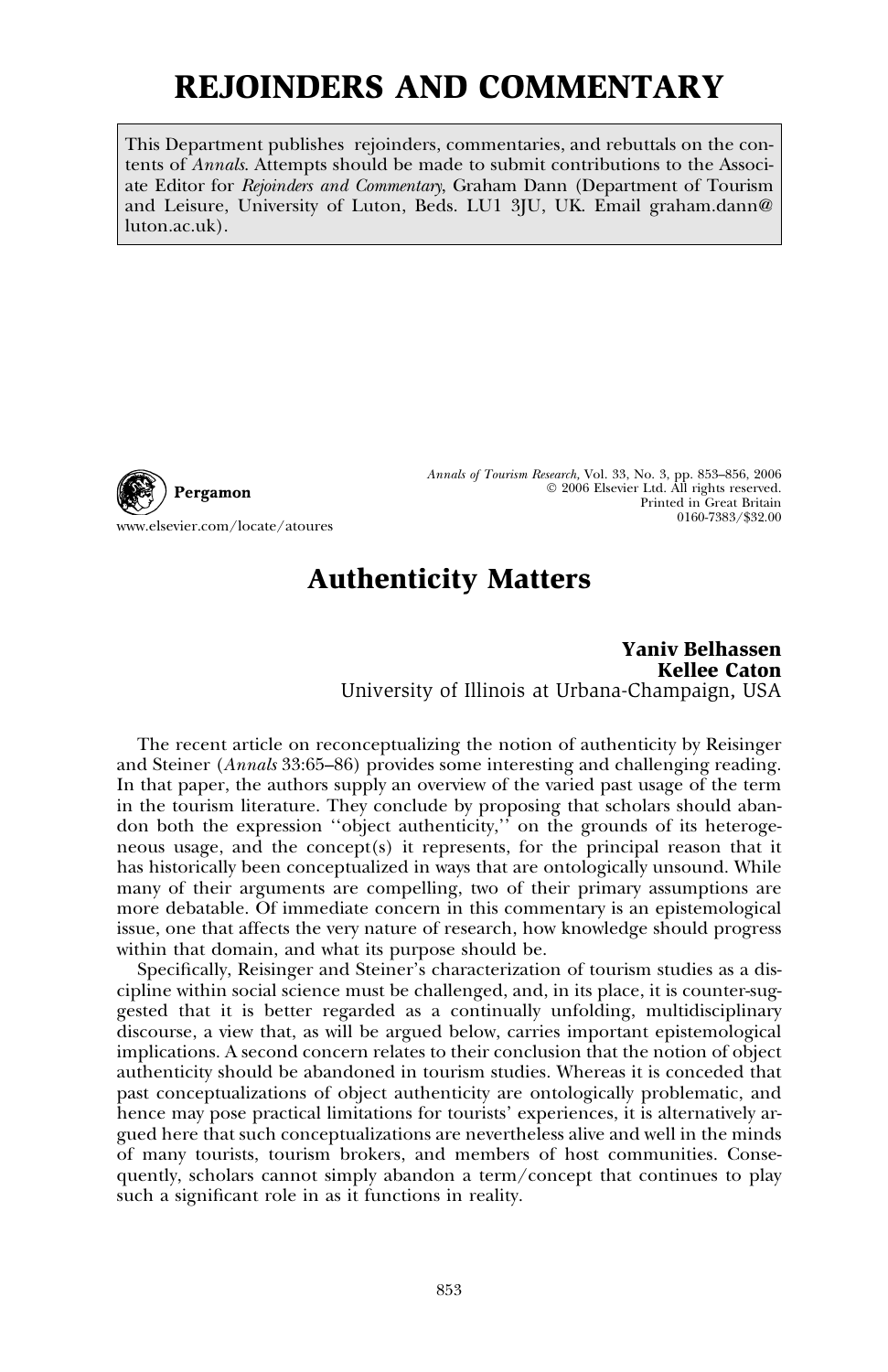Regarding the first concern, Reisinger and Steiner position their paper around Kuhn's (1970) and Latour's (1987) argument that in order to achieve progress in a scientific discipline, scholars working within that field must arrive at an agreement regarding the definition of basic concepts (Latour calls these concepts ''black boxes''). Given the centrality of the term authenticity in the literature, Reisinger and Steiner consider it to be a basic concept that can enable progress in the ''discipline of tourism'' as long as agreement on its essence can be achieved. However, it is alternatively maintained here that tourism studies cannot be effectively understood either as a ''science,'' in the sense of the ''natural'' or ''hard'' disciplines that inspired the theories of Latour and Kuhn, or as a ''discipline,'' in the sense in which Reisinger and Steiner use the term. Rather, and in line with Tribe's (1997) thinking, it is argued that tourism is best understood as a multidisciplinary social research discourse. As such, its nature is not conducive to the production of undisputed conclusions (such as Newton's laws or molecular theory) or to the settling of fundamental issues once and for all, and in such a manner, that further knowledge can accumulate linearly and infallibly above them. Rather, it is best suited to serve as a forum for a multi-paradigmatic (and sometimes contradictory) theoretical discussion that facilitates the investigation of society, in pursuit of richer and more highly nuanced understandings of social phenomena and their consequences.

In accordance with this view, ''slippery'' concepts like authenticity (or leisure, identity, or postmodernism, for that matter) can be seen as highly functional, rather than counterproductive, since they serve as flashpoints around which scholars working from different perspectives can congregate, debate, deliberate, and influence one another, thereby allowing new and more informed understandings to emerge. In short, it is maintained that the plurality afforded by allowing terms and concepts to remain open and unstable is precisely what enables growth and progress in the discourse and understanding of important tourism phenomena. As such, scholars should not aspire to the comprehensiveness sought by their colleagues in natural scientific disciplines, by seeking to establish the ''true'' or even the ''best'' meaning of ideas; rather, their terms and concepts should be viewed as analytical tools that facilitate tourism discourse.

One agrees with Reisinger and Steiner that the extreme heterogeneity of usage of the term authenticity can be a source of confusion and counter-productivity, particularly when it is tossed about casually in research texts, rather than carefully considered and situationally defined with a degree of precision sufficient to ensure successful communication between writer and reader. Nevertheless, Wang's (1999) approach of ''sub-conceptualization'' may be more fruitful, especially when it is combined with an increased demand for communicative accountability on the part of academics who address authenticity in their work, as a solution to this problem. Like Wang, who outlined various conceptualizations of authenticity, suggested an additional version of the concept (existential authenticity), and located it in relation to earlier notions of authenticity, scholars working in this area should be reflexive about their understandings of authenticity and communicate their positions clearly, with respect to the positions taken by earlier researchers. This seems to be an equally effective and much more appropriate solution to the problem of confusing and overlapping uses and understandings of authenticity than the elimination of the term/concept altogether, given that, as will be noted, this concept remains highly relevant to tourism as it functions on a daily basis.

The second concern centers on Reisinger and Steiner's argument that object authenticity should either be eliminated as a concept or else viewed strictly in the Heideggerian sense they propose in the second half of their article, because previous conceptualizations of object authenticity are ontologically untenable. They maintain that previous attempts rest upon incomplete understandings of the nature of the human experience. Reisinger and Steiner reckon that these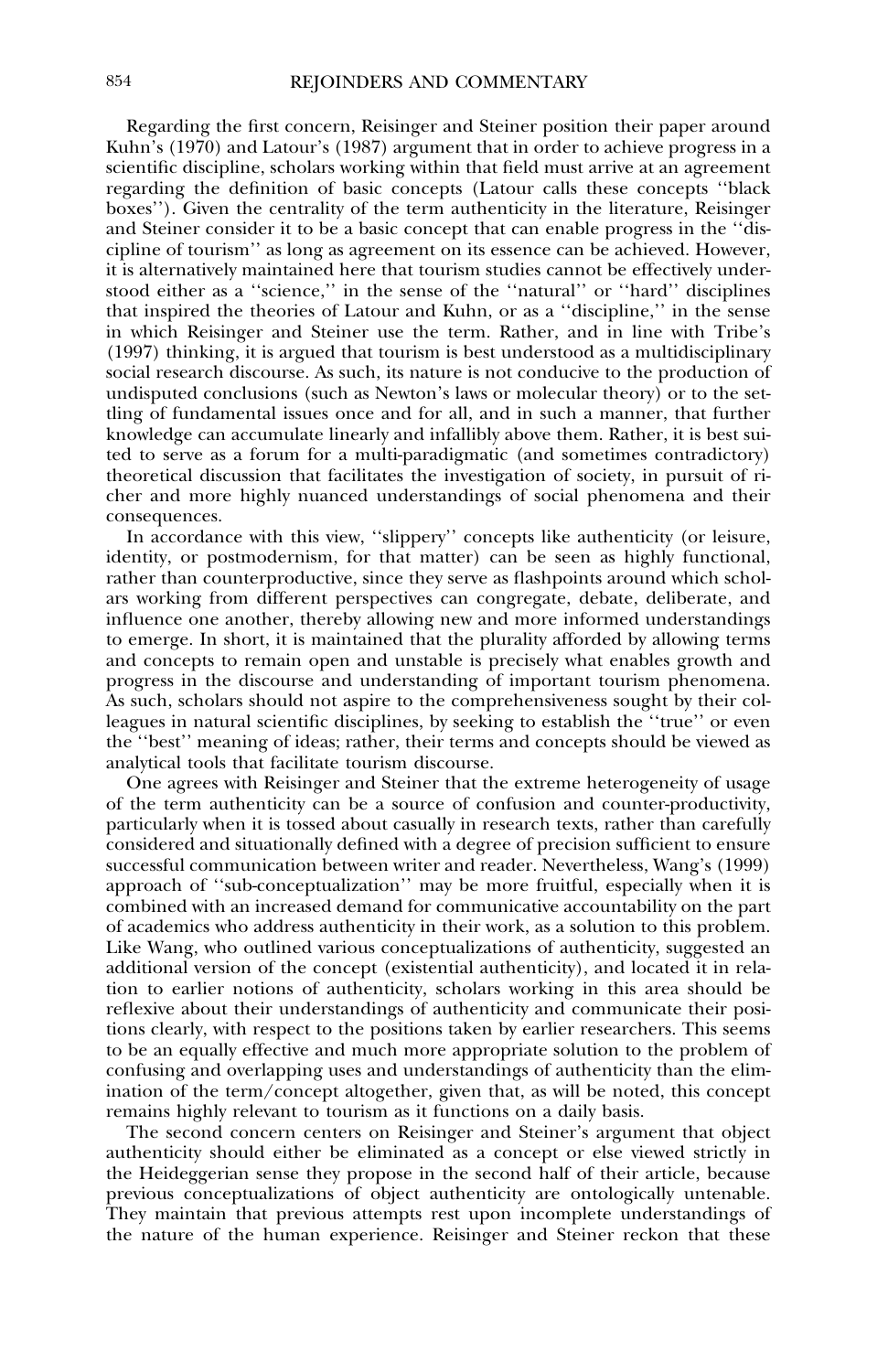(mis)understandings are biased in favor of the external world (as in the case of objectivism, in which the external world is viewed as existing independently of human interaction with it and as being accessible to humans in its ''true'' form if they approach it using the correct methods). They are also said to be biased in favor of human agency (as in the case of constructivism, in which individuals are regarded as being capable of total interpretive authorship of their experiences in the world).

In their view, premised on the philosophy of Heidegger (1962, 1977), the nature of the world occupied by persons lies neither solely with themselves nor with external phenomena; rather, it is constituted in the ''web of relations among things, people and human purposes'' (Reisinger and Steiner 2006:80). Furthermore, these authors argue that traditional conceptualizations of object authenticity serve to limit the experiences and enjoyment of tourists who consistently compare their actual experiences with their preconceived expectations. Therefore, they contend that ''tourists who can embrace all experiences, good or bad, authentic or not, as the gifts of tourism are likely to have far more pleasant experiences than those who travel with a head full of expectations that are bound to be disappointed somewhere along the line'' (2006:80). It is difficult to fault such a sentiment. Indeed, it is a highly insightful suggestion, which, if followed, has much potential to bring happiness and enjoyment to tourists and to human beings more generally.

Unfortunately, from the reality of being tourists and scholars, one can justifiably observe that many tourists still compare their experiences with their expectations. As Reisinger and Steiner note, they are still disappointed when they see a child with a Walkman in an Indonesian village, and many researchers, particularly those working within postcolonial paradigms, would argue that such perceptions during tourism experiences have serious consequences for marginalized people and cultures. In short, it is counter-argued here that one of the primary purposes of social research is to understand why humans act and believe as they do, as well as to explore the consequences of their actions and beliefs for others and the natural world. If travel agents use the word ''authenticity'' in their brochures, then it is apparently still relevant for brokers and for potential tourists. Indeed, it is not denied that the word ''authenticity'' means different things to different tourists and brokers—that even in common parlance it is conceptualized in myriad ways.

Furthermore, it is conceded that although traditional conceptualizations of this idea within the academic literature are philosophically problematic in numerous ways, as long as the many notions of object authenticity are still ''out there'' in the minds and lives of individuals acting in the ''tourism world,'' it is for academia to study them. Such notions play a significant role in the tourism industry; they are quite real in their consequences, and thus cannot be ignored if scholars are to understand society. Tourists still go to the Louvre in order to see the Mona Lisa, and many of them would be disappointed if they were instead presented with a reproduction without being given what they considered to be an adequate reason for the substitution. Likewise, many Christian pilgrims are still interested in archeological evidence from the era of Jesus. Many tourists, too, who visit the Route 66 National Historic Corridor in the United States are concerned to know that they are driving on the original pavement of the roadway, and many going to New York continue to flock to Ground Zero to be at the actual site where the September 11 terrorist attack occurred. All these examples show that object authenticity is still relevant to tourists, and as long as this is the case, it must be relevant to scholarship as well.

Yaniv Belhassen: Department of Recreation, Sport and Tourism, University of Illinois at Urbana-Champaign, Champaign IL 61820, USA. Email: <kcaton@uiuc.edu>